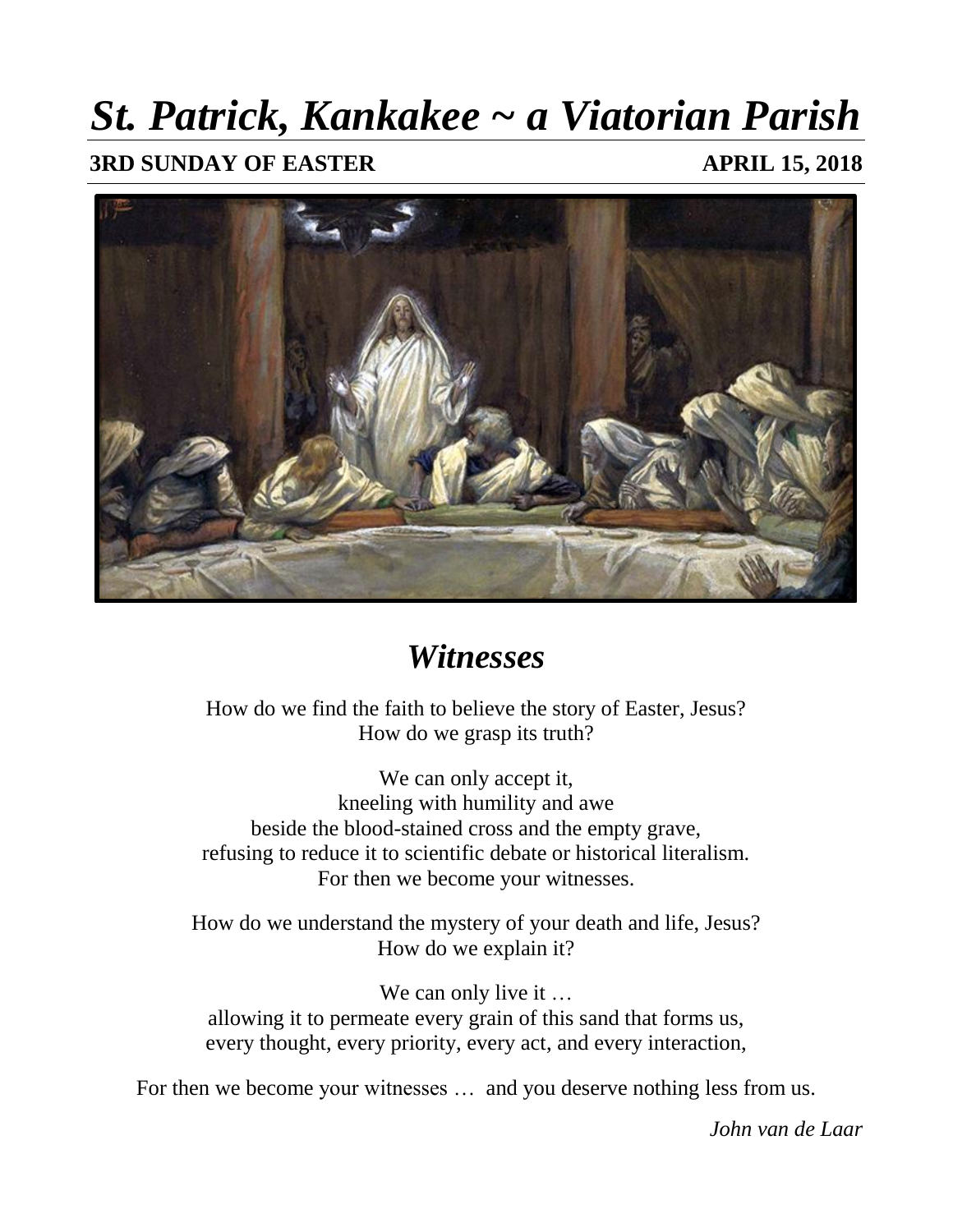We see the disciples, share their experience, and observe their fear being changed into joy as they realize that the Lord is indeed in their midst.

Jesus reiterates the law of the Cross, saying to them: "These are my words that I spoke to you while I was still with you, that everything written about me in the law of Moses and in the prophets and psalms must be fulfilled."

## *Then he opened their minds to understand the Scriptures.*

And he said to them: "Thus it is written that the Christ would suffer and rise from the dead on the third day and that repentance, for the forgiveness of sins, would be preached in his name to all the nations, beginning from Jerusalem. You are witnesses of these things."

*He then commissioned them – and us – to continue his mission. Sacred Space*

### *This Week:*

Monday, April 16 Tuesday, April 17 Wednesday, April 18 5:40 *REP Sessions* Thursday, April 19 12:00 *Adoration until 5 p.m.* 5:00 *Vespers and Benediction* Friday, April 20 6:00 *Confirmation Practice* Saturday, April 21 4:00 *Confirmation* Sunday, April 22 10:00 *Little People's Church*

# *Bulletin Sponsor of the Week* **Advantage Copier**

**Thank you for your continued and generous support!**

Christ is Risen! Alleluia! Alleluia!

#### *For Reflection …*

The disciples' mission was to preach the Good News of God's forgiveness to all nations. How can I do that globally? Locally? In my workplace and my neighborhood? • Will I?

# *Please Pray for These Men and Women Serving in the Military …*

Ryan Barrie, Synthia Dorsey, Dustin Foltz, Kelton Gifford, David Hodak, Nathan Hornback, Joseph Jordan, Henry Kijewski, Matthew Lanasa, Troy Martin, Sarah Miller, Keith Mulholland, Justin Phelps, John T. Raimondo, Scott Riegel, Daniel Ryan, Andrew Ryan, Erik Schultz, Gregory Smith, Jessica Smith, Michael Widhalm, and Brandi Zinnel.

*Be with them, Lord, and keep them safe!* *Envelope Number 360.*

*Please remember*  **THE FOOD PANTRY**  *as you do your weekly shopping!*



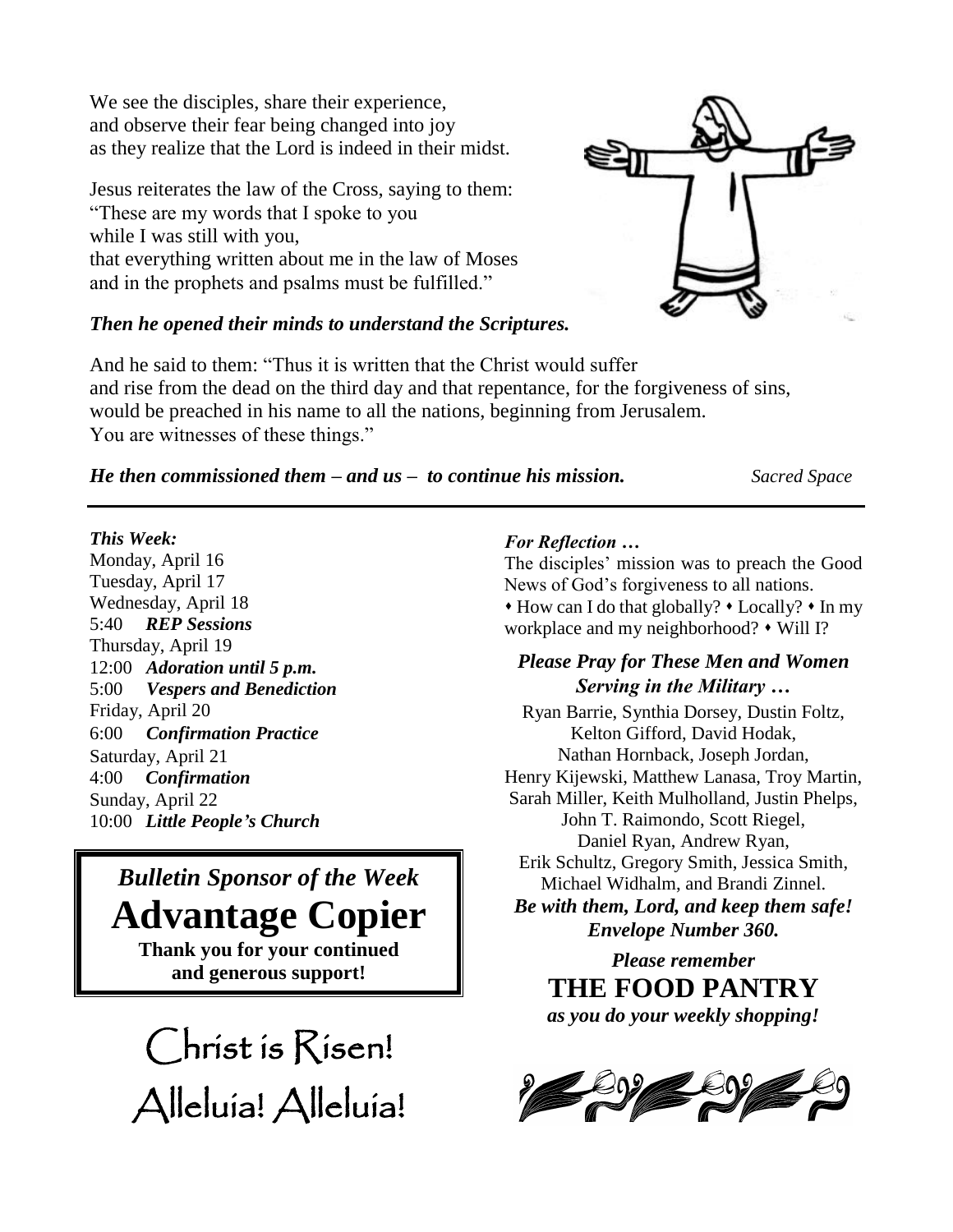Why are we are afraid of joy?

Jesus, by his Resurrection, gives us joy: the joy of being Christians, the joy of following him closely, the joy of taking the road of the Beatitudes, the joy of being with him!

Let us pray that the Lord may open our minds and make us understand that he is a living reality, that he has a body, that he is with us, that he accompanies us, and that he has conquered death!

Let us ask the Lord for the grace not to be afraid of joy!



*Pope Francis*



# **Speaking of JOY …**

*For Your Little Ones* Each Sunday, just before the Liturgy of the Word – at the 10:00 a.m. Mass – the little children are invited to leave with their Catechists to learn more about Jesus – *at their own level of understanding* 

– through story, song, prayer, and little projects and activities. Children may attend *starting at age 3* and may *continue until they begin 2nd Grade.* A parent is always welcome to come along for the first time or two! *Come along with me to Jesus!*

**We may not all be able to sing in the choir … or work in the garden … or teach little children. BUT, there is one thing we can ALL do – and that is TO PRAY!**

**The** *St. Patrick's Prayer Line* is made up of people who (individually) pray for a person or persons in need of God's graces. Simply call the Prayer Line number **(815- 933-6877)** with your prayer request, and it

will be sent out to Prayer Line Members! The prayer line is a telephone chain. Requests for a person, persons, or situation are received by Lou Byrne at the number above and passed on to our members who, in turn, pray. Names are not necessary and, although we do not always hear the end results, we believe that no prayers are left unanswered. *Will you please help us keep the prayers going?* Become a member. And I promise, you will never have to attend a meeting! If you would like to join the Parish Prayer Line to pray for others' concerns, please contact Denise at the Rectory Office by calling (815) 932-6716 or by e-mailing her at [stpatskan@ameritech.net.](mailto:stpatskan@ameritech.net) *Never underestimate the power of prayer! Call the Rectory Office to join! Thank You!*

> On the Cover ~ *Jesus Appears in the Midst of the Apostles* by James Tissot (October 15, 1836 - August 8, 1902)

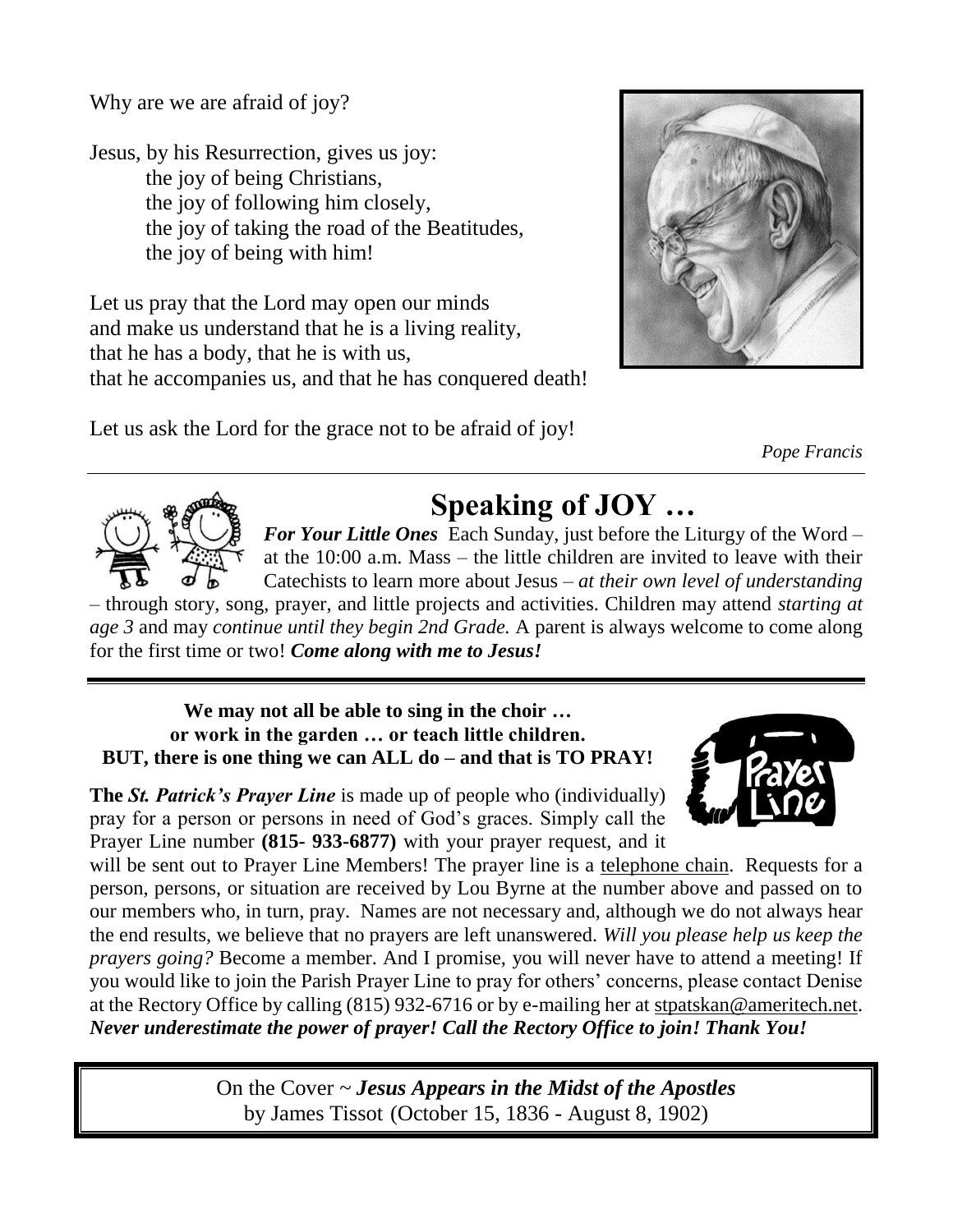

**St. Patrick Parish will celebrate the** *Sacrament of Confirmation* **on Saturday, April 21, during the 4:00 p.m. Mass.**

**These Candidates will be confirmed by Father Peeters. Bishop Conlon has granted faculties to our local Pastors to confirm this year.**

*You may recall that our former Auxiliary Bishop has been named Bishop of Evansville, Indiana.*

# **We are asked to keep these 12 Candidates in our prayers as they move through these final days of preparation:**

**Jillian** *Gianna Molla* **Brinkmann Sydney** *Mafalda of Portugal* **Burnett Nathan** *Robert* **Draper Daniel** *Michael* **Garcia Micah** *Isaac Jogues* **Hardesty Caitlyn** *Gertrude* **Laird Maximus** *Albert the Great* **Lay Nathaniel** *Maximilian Kolbe* **Magee Monique** *Mary* **Martinez Riley** *Katharine Drexel* **Mayer Brendan** *Sebastian* **Mulcahy Faith** *Elizabeth* **Wertz**

Loving God,

You are the giver of all we possess, the source of all of our blessings. We thank and praise you for the gift of these young people. May your Holy Spirit help them to grow in faith, hope, and love, so they may know peace, truth, and goodness. May their ears hear your voice. May their eyes see your presence in all things. May their lips proclaim your Word. May their hearts be your dwelling place. May their hands do works of charity. May their feet walk in the way of Jesus Christ, your Son and our Lord. Amen.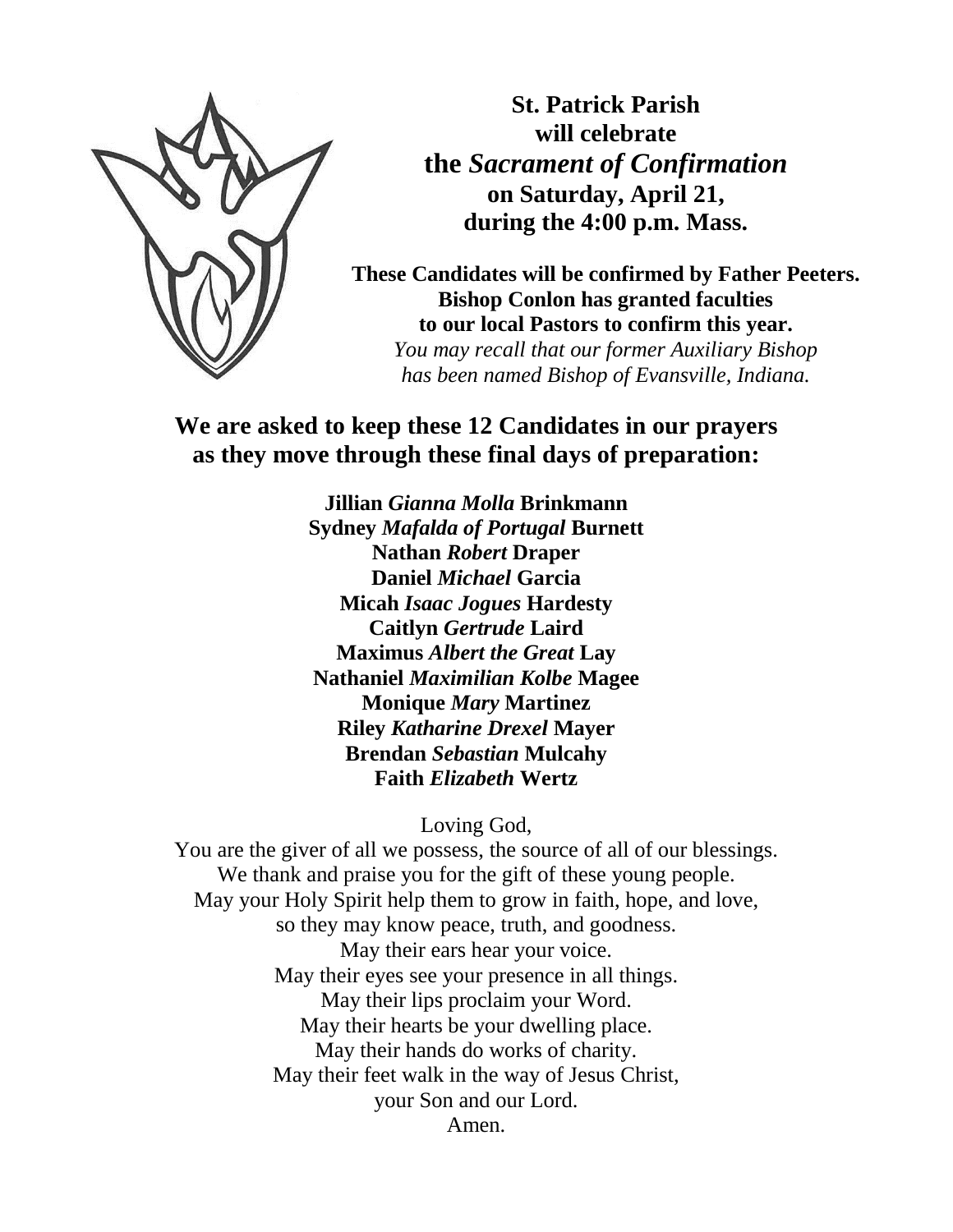# **When was the last time you considered the fact that YOU can make a difference when it comes to VOCATIONS?** *Here are things we can do as Parishioners:*

**Extend an invitation.** Many people claim that they were never invited to explore a vocation to the priesthood or religious life. Extend this invitation to a young person who you think might have a religious or priestly vocation. Your invitation could make a difference in someone's life.



**Exhibit a love of your faith.** By showing a love of your faith, you provide the parish community with a powerful personal witness as to the importance of living out one's vocation as the Lord intended. You can be a model for others to discover the vocation to which they are being called.

**Serve in parish ministry.** In the Gospels, Jesus directs each of us to a life of service. Your service in the activities of your parish will help create the life-giving environment necessary for the nurturing of vocations. Let us fulfill this Gospel message by sharing our gifts.

**Pray.** Of all the ways we can work toward the increase of vocations to the priesthood and religious life, *prayer is undoubtedly the most essential.* Make a commitment to pray for this intention every day. Also consider praying for a particular priest or religious in our parish.

**Attend Mass.** Celebration of the Eucharist is a fundamental aspect of our faith. Gathering around the Lord's table will serve to strengthen the bond you have to your faith and the bond of the parish family. It is a strong parish family that produces priestly and religious vocations.

**Encourage cooperation among the different ministries in our parish.** It is only by the cooperation of the entire community, with members responding to the vocation they received through Baptism, that we will be able to create the proper environment to foster the increase of vocations to the priesthood and religious life - with the Holy Spirit leading the way!

**Support parish functions.** Your participation in parish functions is important. Not only will you benefit in terms of your own spiritual growth, you will be setting a fine example for your friends and neighbors. Having the parish as a focal point in your life can be an impetus for others to do the same. Such an atmosphere gives rise to Church vocations.

**Say thank you.** We all know that it feels good to be thanked for a job well done. Say "thanks" to a priest or religious. It is encouraging for them to feel that the generosity of their lives is appreciated. This appreciation sheds a positive light on priestly and religious vocations. Your show of gratitude may lead others to do the same.

# VOCATIONS ARE EVERYBODY'S BUSINESS!

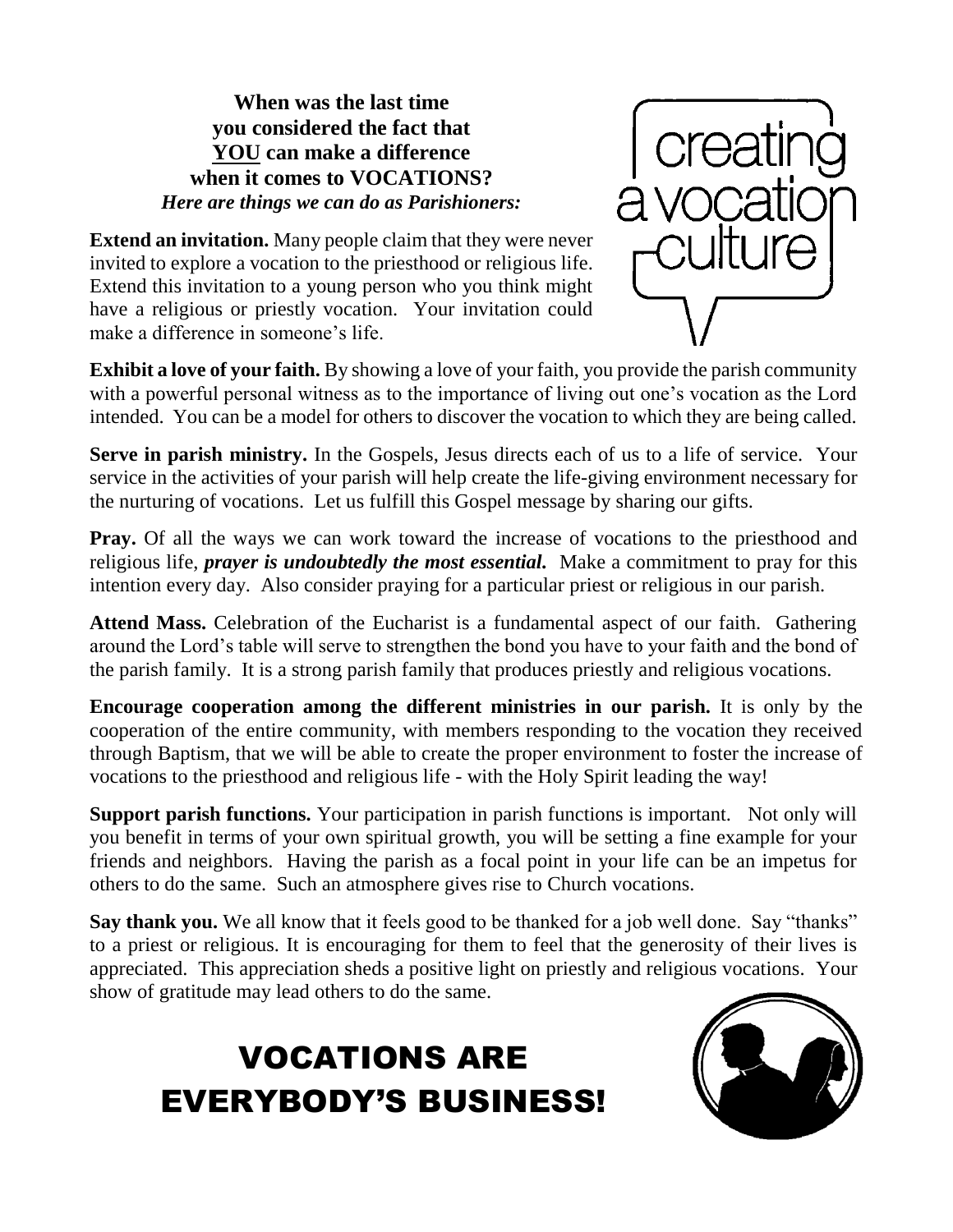

**SAVE THE DATE** *CCW Annual Spring Banquet*

Tuesday, May 15, 2018 Kankakee Depot Gather 5:30 p.m. Dinner 6:00 p.m.

Join us for our *Spring Fling Dinner, Dance, And Basket Auction!* Dinner will be from *Honey's Catering of Chebanse!* Enjoy the live music of *THE FAIRCHILDS* band*.* **The evening is sponsored by Saints Mary & Joseph Catholic Church CCW in Chebanse.** You must be 21 or older to attend. Tickets are \$20 each. The Dinner Dance will be held at the Chebanse Civic Center, 180 West First South Street, Chebanse. Call Bridget Berggren at (815) 685-6339 for tickets or for more information.

Join us at the One Heart One Soul Spirituality Center, 2041 W. State Route 113, Kankakee, on Thursday, May 3, from 9 – 10:30 a.m., for our **May Prayer Breakfast -** *Engaging Faith in Place*. To register or for more information, please call Sister Mary Stella at (815) 935-0800. A continental breakfast will be served. A free will offering will be accepted.



**Spaghetti Dinner Fundraiser for the benefit of** *"Blessings in a Backpack"* (Serving Kankakee River Valley Schools) Saturday - April 21 \$8.00 Adults - \$3.00 (12 and under) 4:00 - 7:00 P.M. Saint John United Church of Christ 1045 West River Street - Kankakee Sponsored by the River Valley Clergy Alliance

*Golfers* **– SAVE THE DATE!** We hope you will be able to join us for *The Denny* on Monday, July 23. The tee gift for men and women golfers this year will be Nike Roche G golf shoes. Kids who golf will receive a pair of the Nike Kids Control Jr. golf shoes. Special Request: If you plan to play golf in The Denny this year, please email Smitty your shoe size on or before Friday, May 18. This will allow us enough time to ensure your shoes arrive before the event. If you do not get Smitty your shoe size on/before May 18, we cannot guarantee that we will have a pair of shoes for you. Smitty's email address is [fs534bramble@comcast.net](mailto:fs534bramble@comcast.net)

# **THERE IS STILL TIME TO JOIN ST. PATRICK'S GARDEN COMMITTEE! Simply contact Ron Hartman at his home phone number of [\(815\) 935-1655.](tel:(815)%20935-1655)**